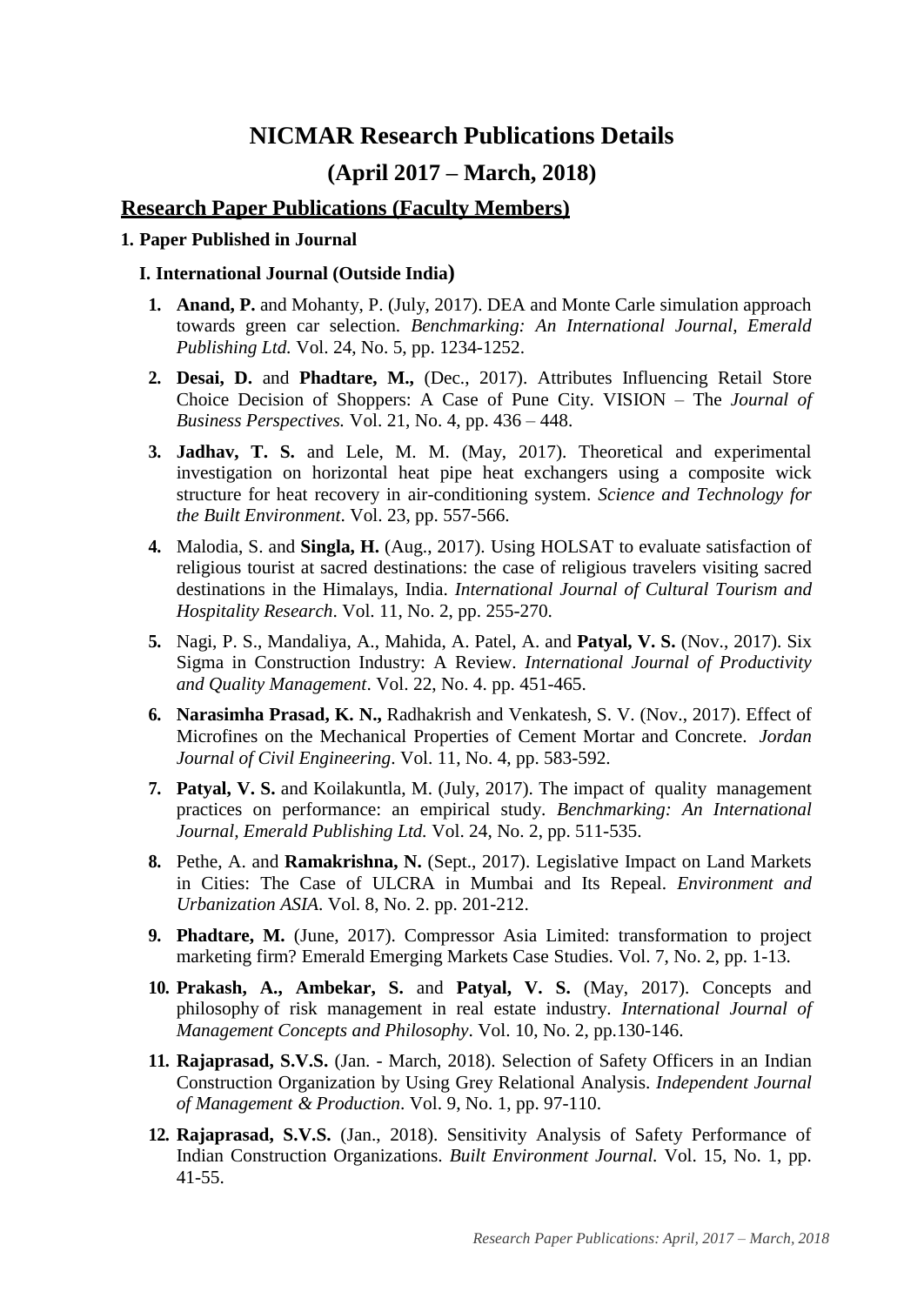- **13. Ramakrishna, N.**, Shaikh, H. D., Shaikh, T. F. and Sheik. F. A. (Dec., 2017). Factors Affecting the Success/ Failure of Road Infrastructure Projects Under PPP in India. *KICEM Journal of Construction Engineering and Project Management*. Vol. 7, No. 4, pp. 1-12.
- **14. Roy, D.** and Kalidindi, S. N. (Sept., 2017). Critical challenges in management of heritage conservation projects in India. *Journal of Cultural Heritage Management and Sustainable Development*. Vol. 7, No. 3, pp. 290-307.
- **15. Singh, R.** (June, 2017). Energy Sufficiency Aspirations of India and the Role of Renewable Resources: Scenarios for Future. *Renewable and Sustainable Energy Reviews*. Vol. 81, No. 2. pp. 2783-2795.
- **16. Singh, R.** and Banerjee, R. (Sept., 2017). Impact-Scale Rooftop Solar PV Integration: An Algorithm for Hydrothermal-Solar Scheduling (HTSS). *Solar Energy*. Vol. 157, pp. 988- 1004.
- **17. Sridharan, S.** and **Joshi, M.,** (Jan., 2018). Impact of Ownership Patterns and Firm Life Cycle Stages on Firm Performance: Evidence from India. *The Journal of Corporate Accounting and Finance, Wiley Publications*. pp. 117-136.

#### **II. International Journal (Inside India)**

- **1. Hiray, A.** and **Rajhans, K.** (May, 2017). Conceptualizing a Technology Enabled Holistic Approach for Teaching and Learning English Literature. *Asian Quarterly: An International Journal of Contemporary Issues*. Vol. 15, No. 1, pp. 106-123.
- **2.** Kavitha, M. and **Ammani, P.** (March, 2018). A Study on the Impact of Personal & Social Factors upon the Work Life Balance of Police Personal Working for Hyderabad City*. Shanlax International Journal & Management*. Vol. 5, No. 5, pp. 156-161.
- **3. Rao, H. P.** (Feb., 2018). Association between Capital Structure & Profitability: A Study of Real Estate Companies in India. *Pacific Business Review International*. Vol. 10, No. 8,pp. 49-53
- **4. Rao, H. P.** and **Ammani, P.** (Dec., 2017). Hyderabad Secundarabad Direct (HSD) Flyway- Need for Financial Restructuring. *SAMVAD - International Journal of Management*. Vol. 14, pp. 14-18.
- **5.** Saluja, R. S., Dam, S. and **Samanta, P. K.** (July-Dec. 2017). Performance Analysis of IPOsin the Indian Market. *ASBM Journal of Management*. Vol. X, No. 2, pp. 48- 63.
- **6.** Singh, T. A., Chotai, D., Verma, P., Rizvi, A. and **Pai, S. K.** (April, 2017). Study on Contractual claims and Stakeholder's Dispute Leading to Arbitration in Construction Industry. *Business Sciences – International Research Journal*. Vol. 5, No. 1, pp. 5-9.
- **7. Yadav, S.** and Pathak, S. (June, 2017). Mathematical Model for Estimating the Compressive Strength of Concrete made with Recycled Aggregates. *International Journalof Multidisciplinary Educational Research*. Vol. 6, No. 6(7), pp. 272-288.

#### **III. National Journal**

**1. Abhyankar, A. A.** and Salunkhe, A., Sarda, K. and Rahul, T. (Jan., 2018). An Empirical Study on Household Solid Waste Collection and Management. *Shodh Gyaan – Knowledge through Research*. Vol. 5, No. 1, pp. 10-18.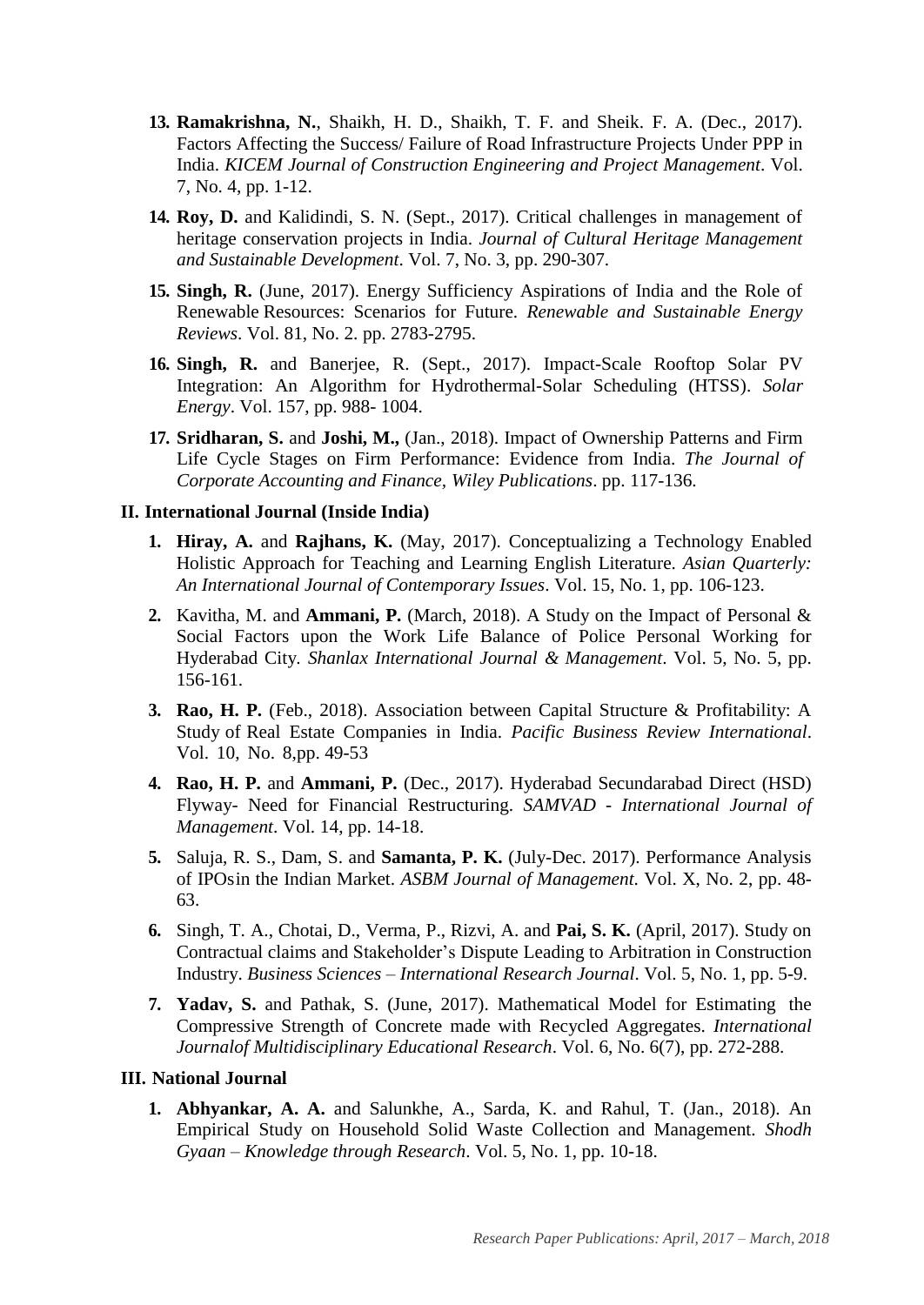- **2. D'Souza, L.,** and Sarode, N. G. (Feb., 2018). Experimental Marketing Practices in Goa – ACase Study of an Eco Resort. *Chronicle of the Neville Wadia Institute of Management Studies & Research,* Vol. VII, No. 1, pp. 13-19.
- **3.** Deshpande, A. S., Tillu, A. S. and **Abhyankar, A. A.** (Jan. June, 2017). Mumbai Suburban FSI Increment: Reasons, Implications and Comparison with Global Cities. *IMT Case Journal*. Vol. 7, No. 2. pp. 1-12.
- **4.** Fatima, A. **Seshadri, S. T.**, Krishna Prasad, B. S. and Hussain, M. A. (March-May, 2017). Applications of Neural Network for Resolution of Dispute in Build, Operate, and Transfer (BOT) Project: A Review. *i-manger's Journal of Civil Engineering*. Vol. 7, No. 2, pp. 34- 40.
- **5. Koner, J.** and Sinha, S. (Jan., 2018). Challenges and Prospects of Setting Up a NewAirport in India. *Perspectives on Management*. Vol. 9, No. 1 & 2, pp. 35-50.
- **6.** Lakshmi V.D.M.V. and **Joshi, M.** (June, 2017). Do S&P CNX Nifty Options Lead Underlying Nifty in Price Discovery? *Finance India*. Vol. 31, No. 2, pp. 443-456.
- **7. Nagarjuna, P.,** Rao, O.R.S. and **Samanta, P. K.** (Aug., 2017). An Analysis of Roadway Services Indicators: A Comparative Study of Six Toll Roads in Pune Region. *The IUP Journal of Operations Management*. Vol. XVI, No. 3, pp. 7-22.
- **8. Narashimha Prasad, K. N.**, Sekhawat, B. S., Radhakrishna, Venkatesh, S. V. (April, 2017). Use of Alternative Materials as Binary and Ternary Blends in Cement and Concrete. *Preliminary Publication of Indian Building Congress*. Vol. XXIV, No. 1, pp. 165-172.
- **9. Prabhudesai, V.** and Sarode, N. G. (Feb., 2018). A Public Sector's Perspective of Factors Constraining Use of Public Private Partnership for Road Sector Development in India. *Chronicle of the Neville Wadia Institute of Management Studies & Research,* Vol. VII, No. 1, pp. 181-188.
- **10.** Radhakrishna**, Narasimha Prasad, K. N.**, Singh, B. S. and Rahmani, Md. A. (June Aug., 2017). Effect of Microfines on the Properties of Concrete. *i-manager's Journal on Civil Engineering.* Vol. 7, No. 3, pp. 1-5.
- **11. Rai, S.** and Mukherjee, S. (Oct., 2017). Development of a casual framework linking work values, perceived organizational support and job attitudes. *Journal of Strategic Human Resource Management*. Vol. 6, No. 3, pp. 6-16.
- **12. Ramakrishna N.** (July-Dec., 2017). Monetization of Urban Land: Review, Approach and Framework for Urban Local Bodies. *Urban India*. Vol. 37, No. 2, pp. 6-19.
- **13. Ramakrishna, N.** (May, 2017). TDR for Mumbai Development. *Realty Plus*. Vol. 13,No. 9, pp. 44-47.
- **14. Ramakrishna, N.** and Sriram, M. (July-Dec., 2017). A Web –Based E-Tool for MonitoringUrban Water Supply System. *Journal of Governance & Public Policy*. Vol. 7, No. 2, pp. 1-7.
- **15. Ramakrishna, N.,** Bindal, A., Chaurasia, A. and Talodhikar, M. (Oct. Dec., 2017). The Stigma Effect on Property Value: A Study of 'Value Depreciation' and its Distribution in India. *NICMAR - Journal of Construction Management*. Vol. XXXII, No. IV, pp. 42-52.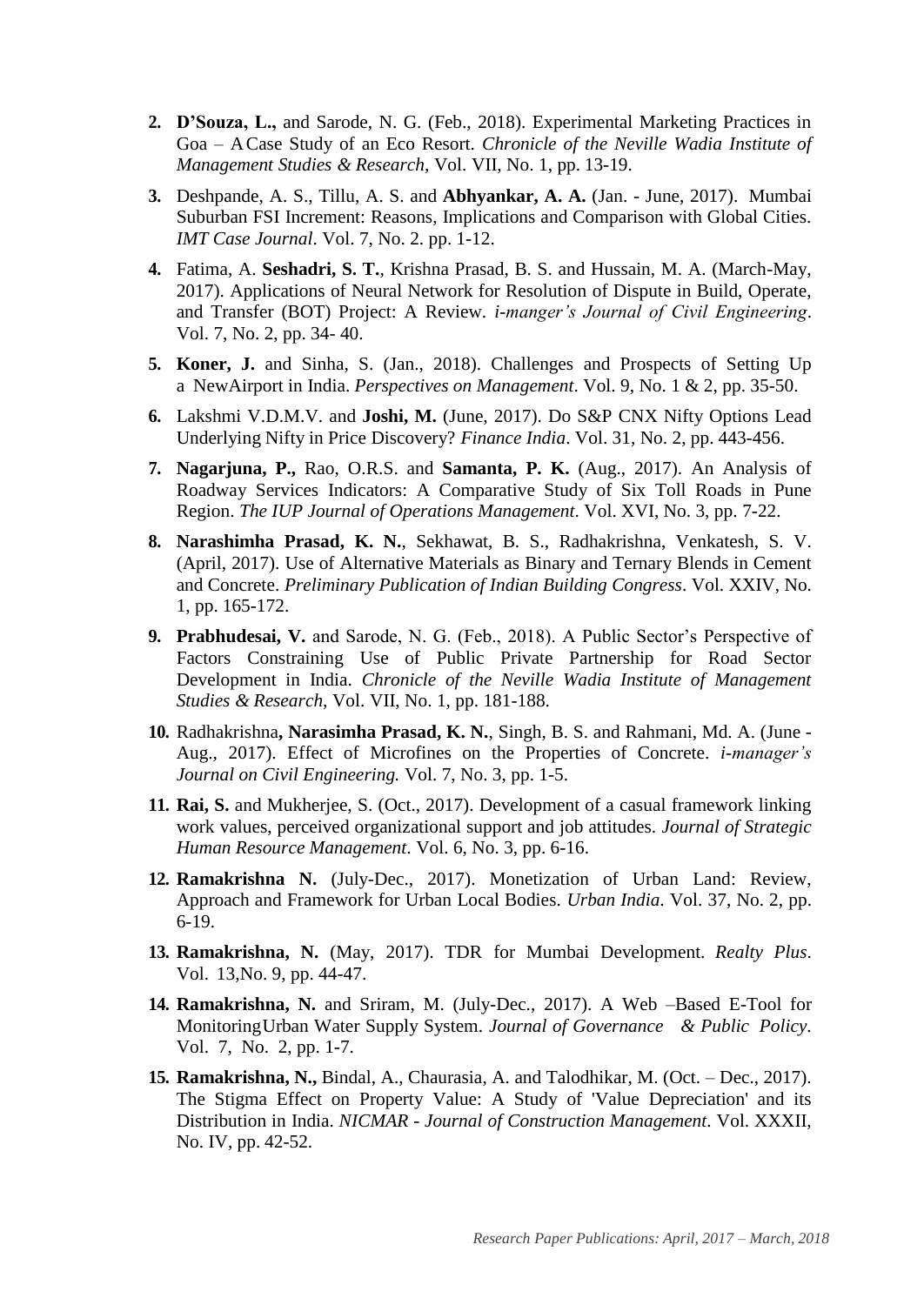- **16. Ramalingam, S.** and Mahalingam, A. (July Sept., 2017). Implementation of BIM Execution Plan: An Experimental Study in Global Teams. *NICMAR - Journal of Construction Management*. Vol. XXXII, No. III, pp. 30-48.
- **17. Rambabu M**. and Chandra Rao, V. P. (November, 2017). Query Optimization Techniques using SPARQL. *International Journal of Research*. Vol. VI, No. XI, pp. 116-130.
- **18. Rao, H. P.** (March, 2018). Performance Assessment of Housing Finance Companies in India. *Aweshkar Reviewed Research Journal*. Vol. 24, No. 1, pp. 99-109.
- **19.** Safeer A. A. A., **Arun, C.** and Krishnamurthy, K. A. (Jan-March, 2018). Case Study on Implementing NAVFAC P-405 at Indian Construction Sites for Estimating Time and Cost Overruns. *NICMAR-Journal of Construction Management*. Vol. XXXIII, No. 1, pp. 20-30.
- **20.** Sahoo, D. and **Ammani, P.** (Jan. June, 2017). Fevicol A Tale of Successful Product Positioning. *IMT Case Journal*. Vol. 7, No. 2. pp. 13-21.
- **21.** Salim, P. M., **Seshadri, S. T.** and Ganeshan, M. (June-August, 2017). Pre-Engineered Buildings – A Review. *i-manager's Journal of Structural Engineering*. Vol. 6, No. 2, pp. 39-48.
- **22. Samanta, P. K.** and **Nagarjuna, P.** (July-Sept. 2017). Evaluation of Economic Performance Indicators of Toll Road Project in Pune Region. *GITAM Journal of Management*. Vol. 15, No. 3, pp. 54-69.
- **23. Samanta, P. K.,** Dam, S., Saluja R. S., Bansal, S. and Chhabra, N., (Jan., 2018). Short-Run Performance Analysis of IPOs in the Indian Market. *The IUP Journal of Management Research.* Vol. XVII, No. 1, pp. 7-23.
- **24. Shah, M. N.**, Raitani, V., Oza, A. and Gupta, K. (April-June, 2017). Customer Satisfaction Study of the Mumbai Metro Service. *NICMAR-Journal of Construction Management*. Vol. XXXII, No. 2, pp. 30-42.
- **25.** Sharma, S., **Jain, Sameer** and Raut, P. (Feb.-July, 2018). Factors for Implementing Internetof Things in Construction for Material Management. *Genius*. Vol. VI, No. II, pp. 6-19.
- **26. Singh, I.** (April, 2017). Environmental Impact Assessment in Sustainable Development. *Preliminary Publication of Indian Building Congress*. Vol. XXIV, No. 1, pp. 63-69.
- **27. Singh, I.** (Dec., 2017). Imperative of Affordable Housing Technologies in Housing for All. *Preliminary Publication of Indian Building Congress*. Vol. XXV, No. 2, pp. 121-126.
- **28. Singh, I.** (Jan.-June, 2017). Imperative of Safety Audit for Public Transportation A Case Study. *Urban Panorama*. Vol. XVI, No. 1, pp. 32-56.
- **29. Singh, I.** (July Sept., 2017). Imperative of Project Management Process In A Construction Project. *NICMAR-Journal of Construction Management*. Vol. XXXII, No. III,pp. 30-48.
- **30. Singh, I.** (July-Dec, 2017). Imperative of Attitude on Choice of Multi-Modal Transport in a City – A Case Study. *Urban Panorama*. Vol. XVI, No. 2, pp. 21-33.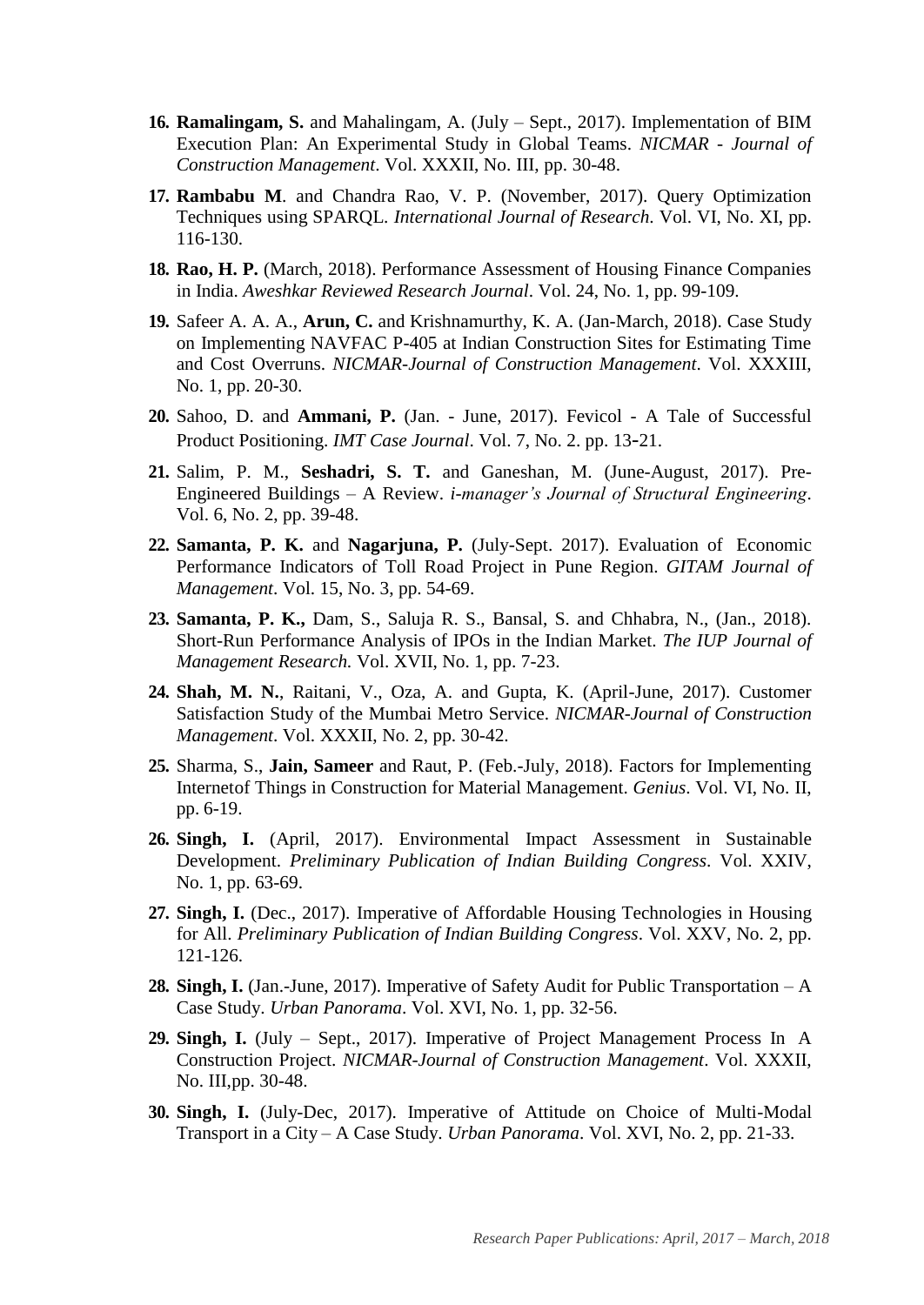**31. Sundrani, D.** (April, 2017). Renewable Energy: Case Study of Masdar City, Abu Dhabi. *Preliminary Publication of Indian Building Congress*. Vol. XXIV, No. 1, pp. 201-206.

#### **IV. Online Journal**

- **1. Batra, S.** (Feb., 2018). Comparative Analysis of Top Companies' CSR Practices-India Vs Indonesia. *International Journal of Recent Scientific Research*. Vol. 9, No. 2(D), pp. 24025-24029.
- **2.** Desai, S. P. and **Lele, V.** (Oct., 2017). Correlating Internet, Social Networks and Workplace – a Case of Generation Z Students. *Journal of Commerce and Management Thought*. Vol. 8, No. 4, pp. 802-815.
- **3.** Fatima, A. Prasad, B. S. R. K. and **Seshadri, S. T.** (Dec., 2017). A Comprehensive Study ofDispute Resolution using Artificial Neural Network in Building Operate and Transfer (BOT) Project. *International Journal of Applied Engineering Research*. Vol. 12, No. 24, pp. 14984-14988.
- **4. Gupta, R.** (Jan., 2018). A Vision for Shared Infrastructure in the ASEAN Region through Public Private Partnerships. *International Journal of Creative Research Thoughts.* Vol. 6, No. 1, pp. 85-95.
- **5.** Hussain S. M. A. M., **Seshadri, S. T.** and Prasad, B.S.R.K. (Aug.-Sept., 2017). Implementation of Last Planner System for Improving the Construction Process. *International Journal of Engineering and Technology*. Vol. 9, No. 4, pp. 2835-2845.
- **6. Jain, Sachin**. (Dec., 2017). Structural Equation Model for Assimilation of Robots in the Construction Industry. *International Journal of Precious Engineering Research and Applications*. Vol. 2, No. 6, pp. 14-23.
- **7. Jain, Sachin**. (March-April, 2017). Developments and Changes Required to Convert Construction Machines to Fully Autonomous Robot During Robot Adoption in the Construction Industry. *IOSR Journal of Mechanical and Civil Engineering*. Vol. 14, No. 2, pp. 47-51.
- **8.** Jyothi, A. and **Ammani, P.** (Feb., 2018). Role of Self Groups in Empowering Rural Women Economically: A Case Study of Nalgonda and Mahabubnagar Districts, Telangana.*International Journal of Creative Research Thoughts*. Vol. 6, No. 1, pp. 1061-1065.
- **9. Pai, S. K.**, Patnaik, B., Mittal, A. and Anand, N. (March, 2018). Identification of Risks Causing Time and Cost Overrun in Roads and Highway Projects in India. *International Journal of Civil Engineering and Technology*. Vol. 9, No. 3, pp. 683- 697.
- **10. Phadke, K. M.** and Kamat, M. S. (Jan., 2018). Do IPOs in Cold Markets Provide Better Returns? *International Journal of Financial Management*. Vol. 7, No. 2 & 3, pp. 10-19.
- **11. Phadke, K. M.** and Kamat, M. S. (Jan., 2018). Impact of Microeconomic and IPO Factors on Under-pricing of Initial Public Offerings on the National Stock Exchange (NSE) in India. *International Journal of Management Studies*. Vol. V, No. I(4), pp. 46-52.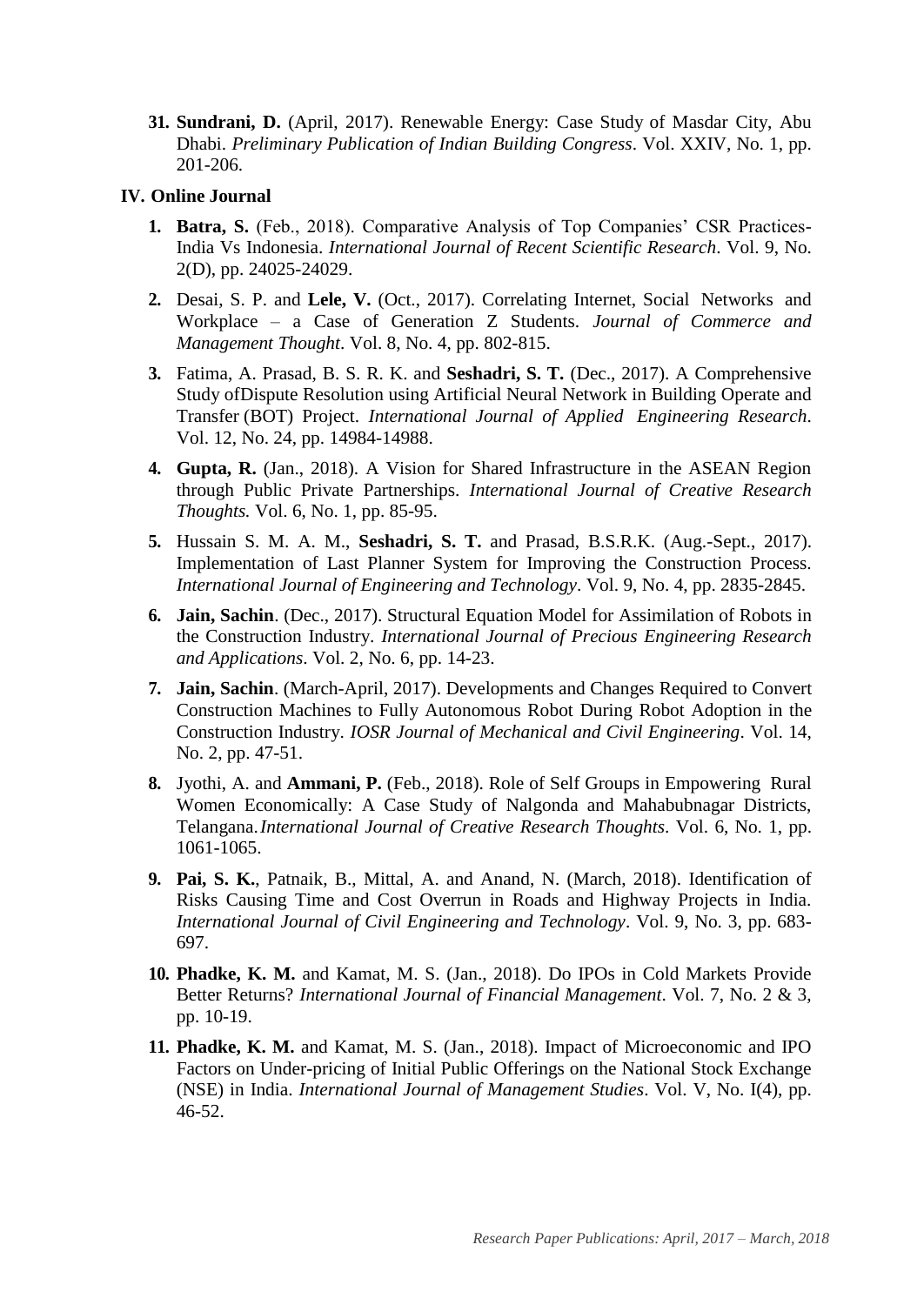- **12. Prabhudesai, V.** and Sarode, N. G. (July, 2017). Public Private Partnership (PPP) and its Evolution – A Conceptual Framework. *International Journal of Scientific Research and Management*. Vol. 5, No. 7, pp. 6070-6074.
- **13. Pramadha, V.** (Dec., 2017). Understanding "The Understated"….. Power of Women Buyers. *International Journal of Research in Applied Management*, *Science and Technology*. Vol. 2, No. 3.
- **14.** Safeer A. A. A., **Arun, C.** and Krishnamurthy, K. (Dec., 2017). New Approach for Direct and Indirect Time Wastes in Civil Construction Engineering. *International Journal of Civil Engineering and Technology*. Vol. 8, No. 12, pp. 817–832.
- **15. Sathish Kumar, R.**, Janardhana, M. and Kumar, D. N. (Oct.-Nov., 2017). Strength and erodibility characteristics of compressed stabilised earth blocks using rice husk ash and lime. *Journal of Structural Engineering*. Vol. 44, No. 4, pp. 1-5.
- **16.** Sharma, S. Liladhar, S. D., **Jain Sameer**, Mehra, A. and Raut, S. P. (July, 2017). The Critical Review of Internet of Things for Material Management in Construction Project. International Journal of Advanced Studies in Computer Science and Engineering. Vol. 6, No. 7, pp. 32-42.
- **17. Shriwas, A**, Patnaik, B. and Mirdda, A. (Jan., 2018). Application of Green Highways Credit System on Highway Project. *International Journal of Engineering Research in Mechanical and Civil Engineering*. Vol. 3, No. 1, pp. 35-41.
- **18. Srihari, V.**, Das, S., Nimbalkar, P. and Shipekar, A. (Nov–Dec., 2017). Overview on Safety Guidelines for Confined Space Working Environment. *International Journal ofEngineering and Management Research*. Vol. 7, No. 6, pp. 158-164.

#### **2. Paper Published in Conference Proceedings**

- **1. D'Souza, L.,** and Sarode, N. (Jan., 2018). Festivals An Experimental Marketing Strategy. *Proceedings of 6 th National Conference on Economic Reforms in India-Truth and Myths.*pp. 118-121.
- **2. Gokhale, C. S.** (Oct., 2017). Deformational Behaviour of Sandstones. *Proceedings of 7th Indian Rock Conference*. pp. 109-119.
- **3.** Guggilla H., Chella, S., **Jain, Sameer**, Puppala, S. and Rohit, V. (April, 2017). AHP Analysis for Using Cloud Computing in Supply Chain Management in the Construction Industry. *e-Proceedings of 2nd International Conference for Convergence in Technology*. pp. 1-5.
- **4. Muralidhar, P.** (Dec., 2017). Emerging Trends for Improving the Operational Efficiencyof Construction Projects. *Proceedings of 4 th International Conference on Industrial Engineering*. *Excellent Publishing House*. pp. 365-368.
- **5.** Pillai, D., Kohli, B., and **Roy, D.** (Nov., 2017). Divergent Media Channels for Expediting Financial Literacy Outreach. *Springer Proceedings in Business and Economics.* pp. 139-152.
- **6. Prabhudesai, V.** and Sarode, N. (Jan., 2018). Public-Private Partnership: A Cause Marketing Partnership for Development of Infrastructure Projects. *Proceedings of 6th National Conference on Economic Reforms in India-Truth and Myths.* pp. 182- 186.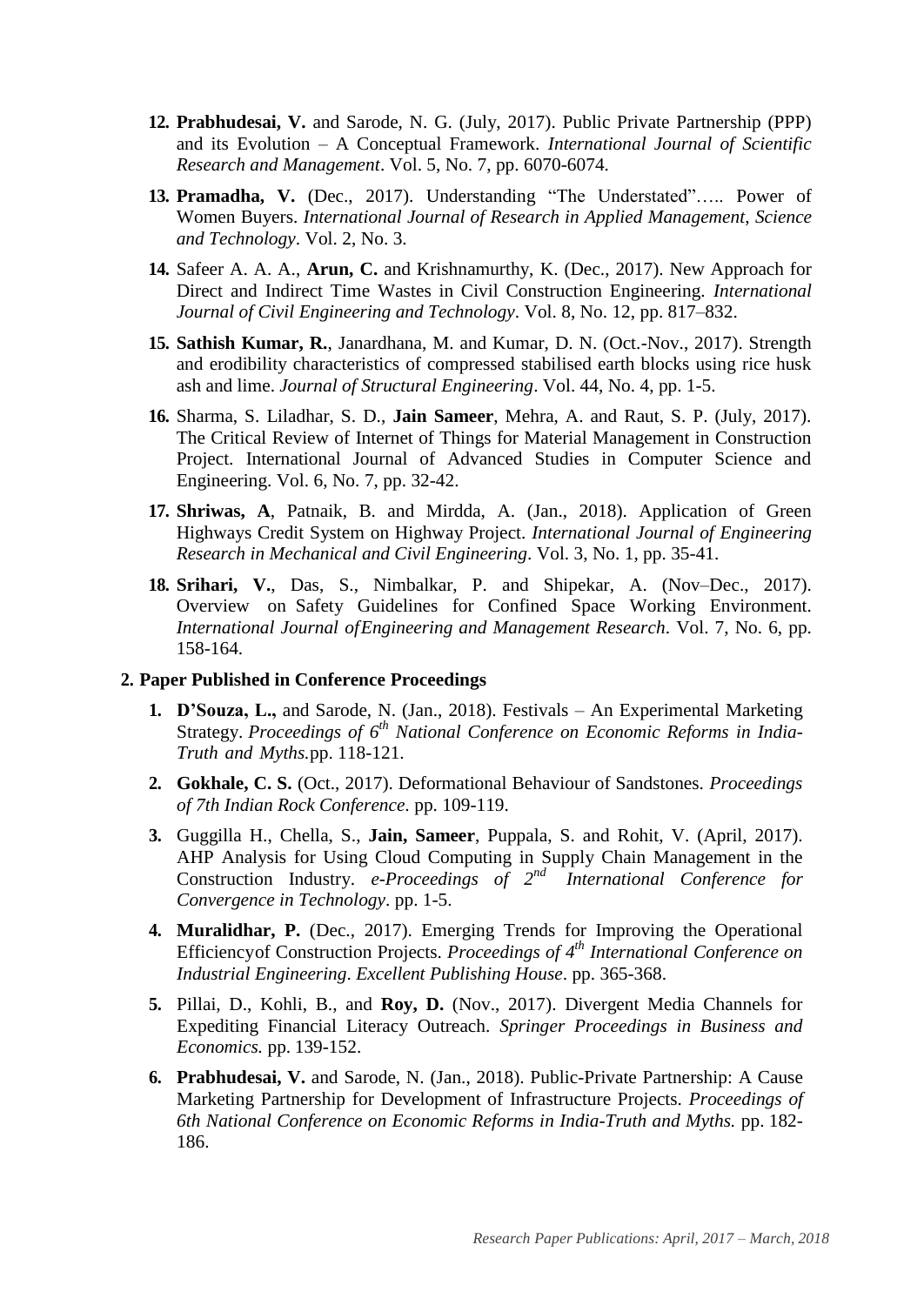- **7. Prabhudesai, V.** and Sarode, N. (Jan., 2018). Road Sector Development in India and Government Initiatives. *Proceedings of 6th National Conference on Economic Reforms in India-Truth and Myths.* pp. 187-190.
- **8. Ramalingam, S.** (July, 2017). The Two Front-Runners: BIM and Lean in Design Management Process. Proceedings of Indian Lean Construction Conference. pp. C279- C287.
- **9. Roy, D., Malasane, S.** and **Samanta P. K**. (July, 2017). Procedural Challenges in Inter- Organizational Collaboration for IPD Adoption. *Proceedings of the Indian Lean Construction Conference*. pp. C299–C307. **( Award of Best Paper)**
- **10. Venkatesan, R., Chowdary, KRN.** and **Rao, H. P.** (July, 2017). Implementation of Material Waste Reduction Process Using Quality Circle Concept in Indian Project Sites. *Proceedings of the Indian Lean Construction Conference*. pp. C386- C<sub>393</sub>.
- **11. Yadav, S.** and Pathak, S. (March, 2018). Durability Aspects of Recycled Aggregate Concrete: An Experimental Study. Proceedings of 20th International Research Conference on Concrete Engineering and Technology, London, UK. pp. 705-715.

#### **3. Paper Published in Book Chapter / Edited Book**

- **1. Agarwal, A. L.** and **Rajput, B. L.** (March, 2018). Application of Lean Management Tools on Construction Project. *Advances in Project and Real Estate Management*. *Edited Book Published by NICMAR*, Pune, India, pp. 122-130.
- **2. Ambekar, S., Roy, D., Prakash, A.** and **Patyal, V. S.** (March, 2018). Capital Structure and Financial Performance: Evidences from Indian Real Estate Sector. Advances in Project and Real Estate Management. *Edited Book Published by NICMAR*, Pune, India, pp. 457-467.
- **3. Ammani, P.** (March, 2018). Would Property Become Cheaper in India after Demonetization? *Advances in Project and Real Estate Management*. *Edited Book Published by NICMAR*, Pune, India, pp. 607-616.
- **4.** Arfin, I. and **Roy. D.** (March, 2018). Conceptual Framework for Selection of Project Delivery Model for Construction Projects using Transaction Cost Economics. *Advances in Project and Real Estate Management*. *Edited Book Published by NICMAR*, Pune, India, pp. 164-173.
- **5.** Ashwin, N. and **Desai, D.** (March, 2018). Study on Project Marketing Strategies of Indian Construction Organizations. *Advances in Project and Real Estate Management. EditedBook Published by NICMAR*, Pune, India, pp. 569-589.
- **6. Bendigiri, P.** and **Shah, M. N.** (March, 2018). Layout Planning and Building Design for Low Carbon Buildings - A Review of Literature. Construction Material, Methods and Processes: Challenges, Opportunities, Status and Trends (COST) in India. *Edited Book Published by NICMAR*, Pune, India, pp. 195-215.
- **7.** Bhardwaj, N., Das, P., Morajkar, A., Meghani, D. and **Mahajan, D. A.** (March, 2018). Comparative Study on Adoption of Mobile Applications on Real Estate Projects between Clients and Contractors. *Advances in Project and Real Estate Management. Edited Book Published by NICMAR*, Pune, India, pp. 174-181.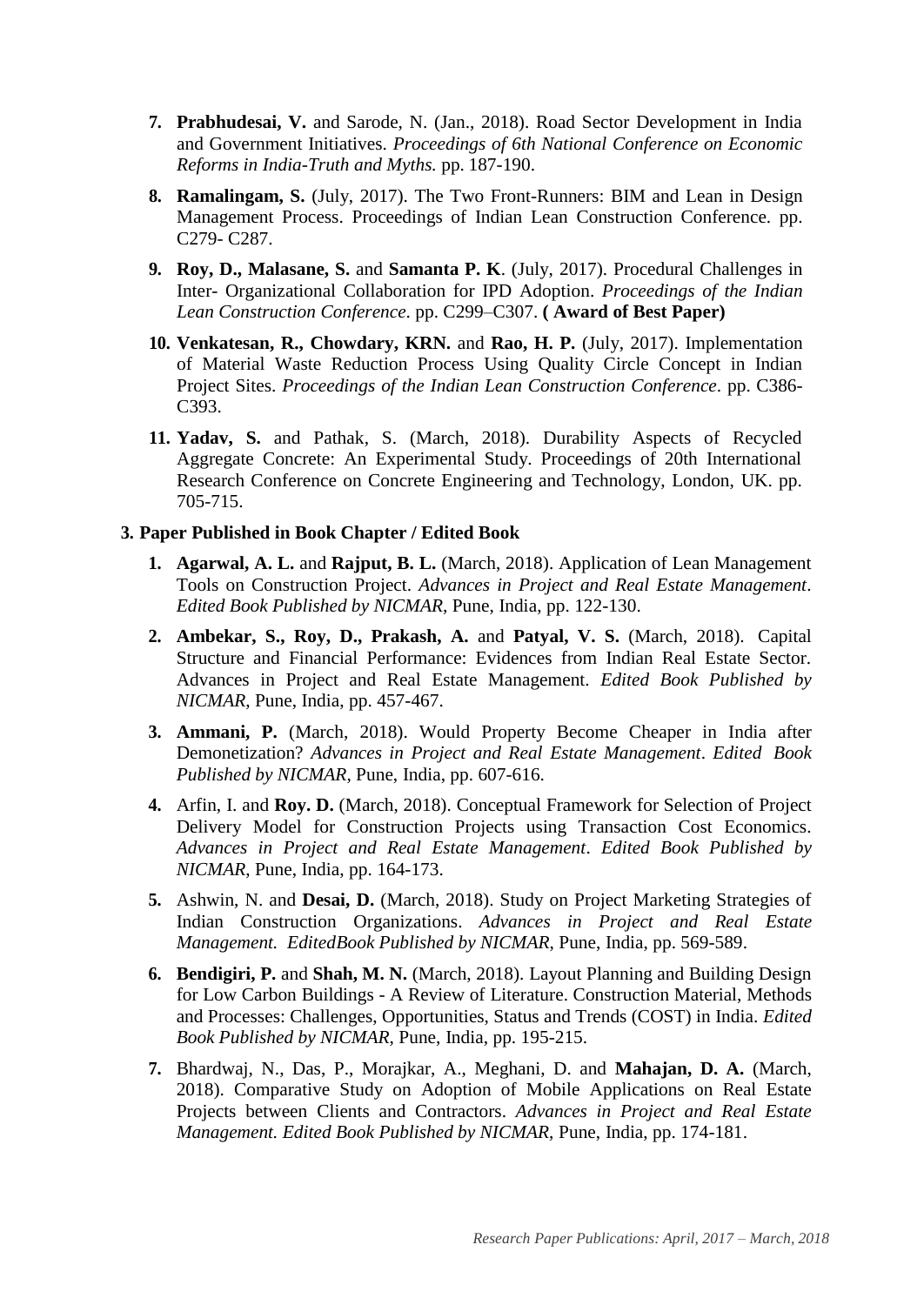- **8. Bhavsar, V.**, Sundararaman, H., Yemde, N. and Daga, A. (March, 2018). Housing Price Dynamics – An Empirical Evidence from India. *Advances in Project and Real Estate Management. Edited Book Published by NICMAR*, Pune, India, pp. 56-71.
- **9. Chandramohan, A.** (March, 2018). Defect Analysis in Construction Projects in India. *Advances in Project and Real Estate Management. Edited Book Published by NICMAR*, Pune, India, pp. 468-474.
- **10. Chowdary, R. K.**, Limbani, L. B., Kaushik, M. M., Namrata S. and Pradhan, N. (March, 2018). Factors Affecting Delay in Real Estate Projects in India. *Advances in Project and Real Estate Management. Edited Book Published by NICMAR*, Pune, India, pp. 505-514.
- **11. D'souza, L.** and Sarode, N. (March, 2018). Ecotourism: A Step towards Sustainable Tourism. Sustainability: For a Better Tomorrow. *Second Edited Book*: Published by S. B. Patil Institute of Management. pp. 101-108.
- **12.** De, D. Medatwal, A., Gupta, S. Suryadhar, A., Jain, S. and **Ramalingam, S.** (March, 2018). Investigation of On-site Productivity Variations in a Large Scale Residential Project Using Control Charts. *Construction Material, Methods and Processes: Challenges, Opportunities, Status and Trends (COST) in India. Edited Book Published by NICMAR*, Pune, India, pp. 465-477.
- **13. Deshpande, P. M.** (March, 2018). Study of Cost Estimation Model for Plant Equipment – A Case Study of Water Treatment Plant. *Advances in Project and Real Estate Management. Edited Book Published by NICMAR*, Pune, India, pp. 109-121.
- **14.** Dhakla, S., Sagar, M., Singh, B. Yogesh, Y. and **Phadtare, M.** (March, 2018). Risk Factors Influencing Contractor's Price Bid in Construction Projects. *Advances in Project and Real Estate Management. Edited Book Published by NICMAR*, Pune, India, pp. 237-245.
- **15. Dixit, A. V.** (March, 2018). Energy Efficient Buildings through Water Conservation Measures. *Construction Material, Methods and Processes: Challenges, Opportunities, Status and Trends (COST) in India. Edited Book Published by NICMAR*, Pune, India, pp. 188-194.
- **16. Ganguli, T. K.**, Lunkad, A., Bansal, P. and Singh, S. (March, 2018). A Feasibility Study on Public Water Transportation System within Pune City  $-$  A Smart City Initiative for Urban Infrastructure Development. *Urban Planning and Infrastructure Management. Edited Book Published by NICMAR*, Pune, India, pp. 331-349.
- **17.** Garg, P., **Nagargoje, S. V.**, Dey, S., Nandish, S. K. and Jaiswal, A. (March, 2018). Urban Vulnerability: A Review of the Methodologies Adopted Globally to Assess Vulnerability of Cities. *Urban Planning and Infrastructure Management. Edited Book Published by NICMAR*, Pune, India, pp. 159-171.
- **18. Goel, A.**, Pottem, R. C. Pinge, P. and Mathew, C.(March, 2018). Investigating Barriers to Constructability Improvement in the Indian Construction Industry. *Construction Material, Methods and Processes: Challenges, Opportunities, Status and Trends (COST) in India. Edited Book Published by NICMAR*. *Edited Book Published by NICMAR*, Pune, India, pp. 140-163.
- **19. Gogna, A.** and Bindal, N. (March, 2018). Interior Design Value Addition: Potential & Perception. *Construction Material, Methods and Processes: Challenges, Opportunities, Status and Trends (COST) in India*. *Edited Book Published by*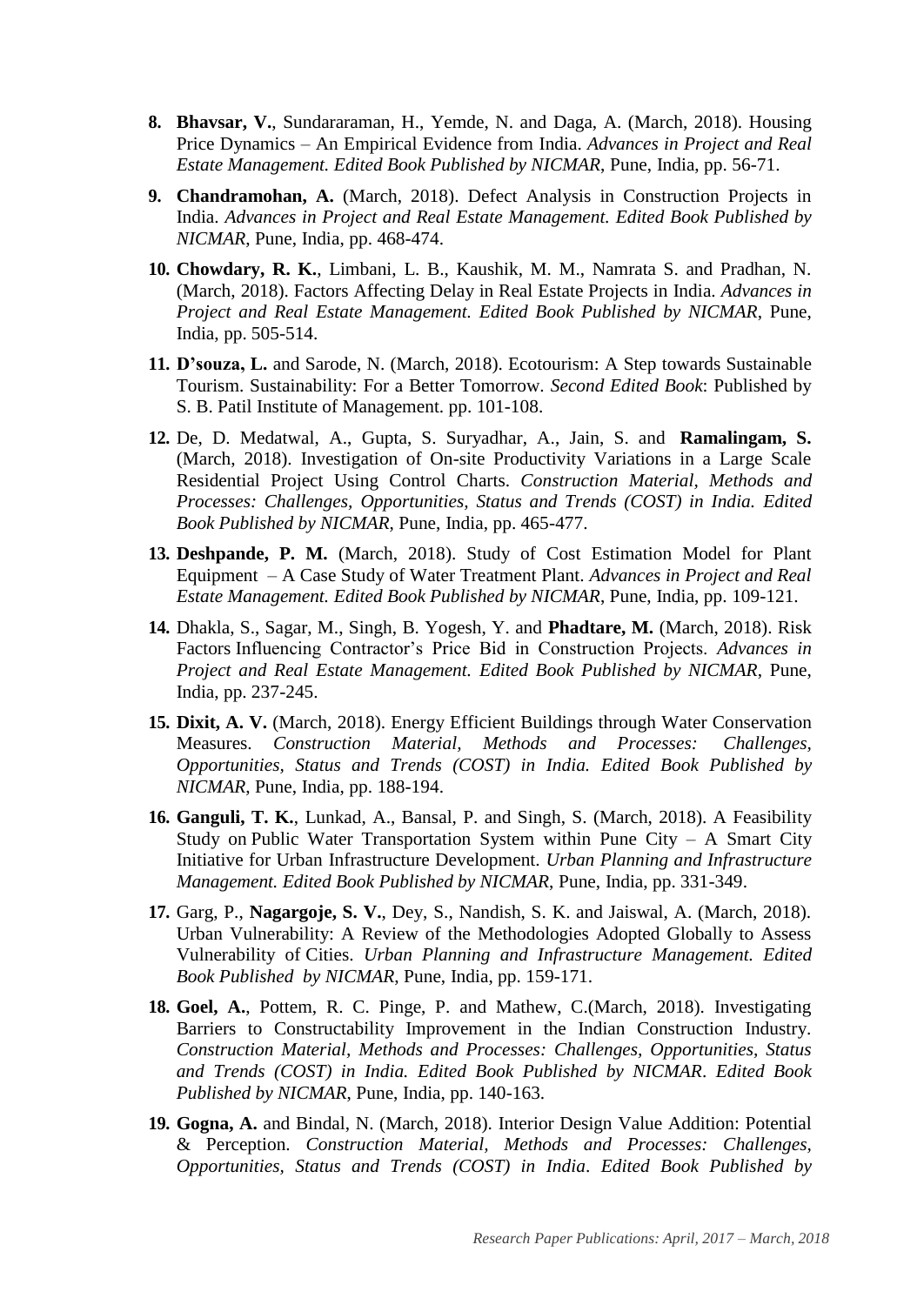*NICMAR*, Pune, India, pp. 58-79.

- **20. Gokhale, C. S.** (March, 2018). Application of Rammed Stone Column in Ship Side Launching Jetty. *Construction Material, Methods and Processes: Challenges, Opportunities, Status and Trends (COST) in India. Edited Book Published by NICMAR*, Pune, India,pp. 1-16.
- **21.** Gupta, A., Gelli, C., Initha, V. and **Rajhans. R. K.** (March, 2018). Innovative Financing Measures for Infrastructure Sector. *Urban Planning and Infrastructure Management. Edited Book Published by NICMAR*, Pune, India, pp. 203-219.
- **22. Gupta, R.** (March, 2018). Emerging Models in the Practice of Real Estate Development in India. *Advances in Project and Real Estate Management. Edited Book Published by NICMAR*, Pune, India, pp. 417-438.
- **23. Halder, A.** (March, 2018). Applicability of Program Management Principles in Smart City Development Mission – A Framework towards Successful Implementation. *Urban Planning and Infrastructure Management. Edited Book Published by NICMAR*, Pune, India, pp.309- 330.
- **24.** Hasyagar, S., Rathod, R., Sharma, K., Veer, L. and **Srividhya, R. S.** (March, 2018). Challenges in Housing Micro Finance. *Advances in Project and Real Estate Management. Edited Book Published by NICMAR*, Pune, India, pp. 617-638.
- **25. Hiray, A.**, Koneru, A., Leela,S., Yallamauchilli, K., Koppada, P., Teja, T. D. S. (March, 2018). A Stylo-linguistic Analysis of Construction Contracts: A Review. *Advances in Project and Real Estate Management. Edited Book Published by NICMAR*, Pune, India, pp. 407-416.
- **26. Jadhav, T. S., Shah, M. N.** and **Deshpande, R. M.** (March, 2018). Alternatives to Conventional Air Conditioning Systems – A Review. *Construction Material, Methods and Processes: Challenges, Opportunities, Status and Trends (COST) in India. Edited Book Published by NICMAR*, Pune, India, pp. 110-122.
- **27. Jagannathan, M.** (March, 2018). A Case Study on Wastage Consideration in Building Interior Projects. *Construction Material, Methods and Processes: Challenges, Opportunities, Status and Trends (COST) in India. Edited Book Published by NICMAR*, Pune, India, pp. 92-99.
- **28. Jagannathan, M.** (March, 2018). From Minimum to Zero: A Sustainable Transition in Formwork Management. *Construction Material, Methods and Processes: Challenges, Opportunities, Status and Trends (COST) in India. Edited Book Published by NICMAR*, Pune, India, pp. 80-91.
- **29. Jagannathan, M.** (March, 2018). Opportunities and Barriers for Productivity Improvementthrough Reduced Labour Dependency. *Construction Material, Methods and Processes: Challenges, Opportunities, Status and Trends (COST) in India. Edited Book Published by NICMAR*, Pune, India, pp. 560-585.
- **30. Jagannathan, M.** (March, 2018). PPP in Food Sector in India: Present and Future. *Advances in Project and Real Estate Management. Edited Book Published by NICMAR*, Pune, India, pp. 37-46.
- **31. Jagtap, M.** (March, 2018). Evaluating Open Access in the Indian Power Sector Using the Transportation Model. *Urban Planning and Infrastructure Management*. *Edited Book Published by NICMAR*, Pune, India, pp. 28-37.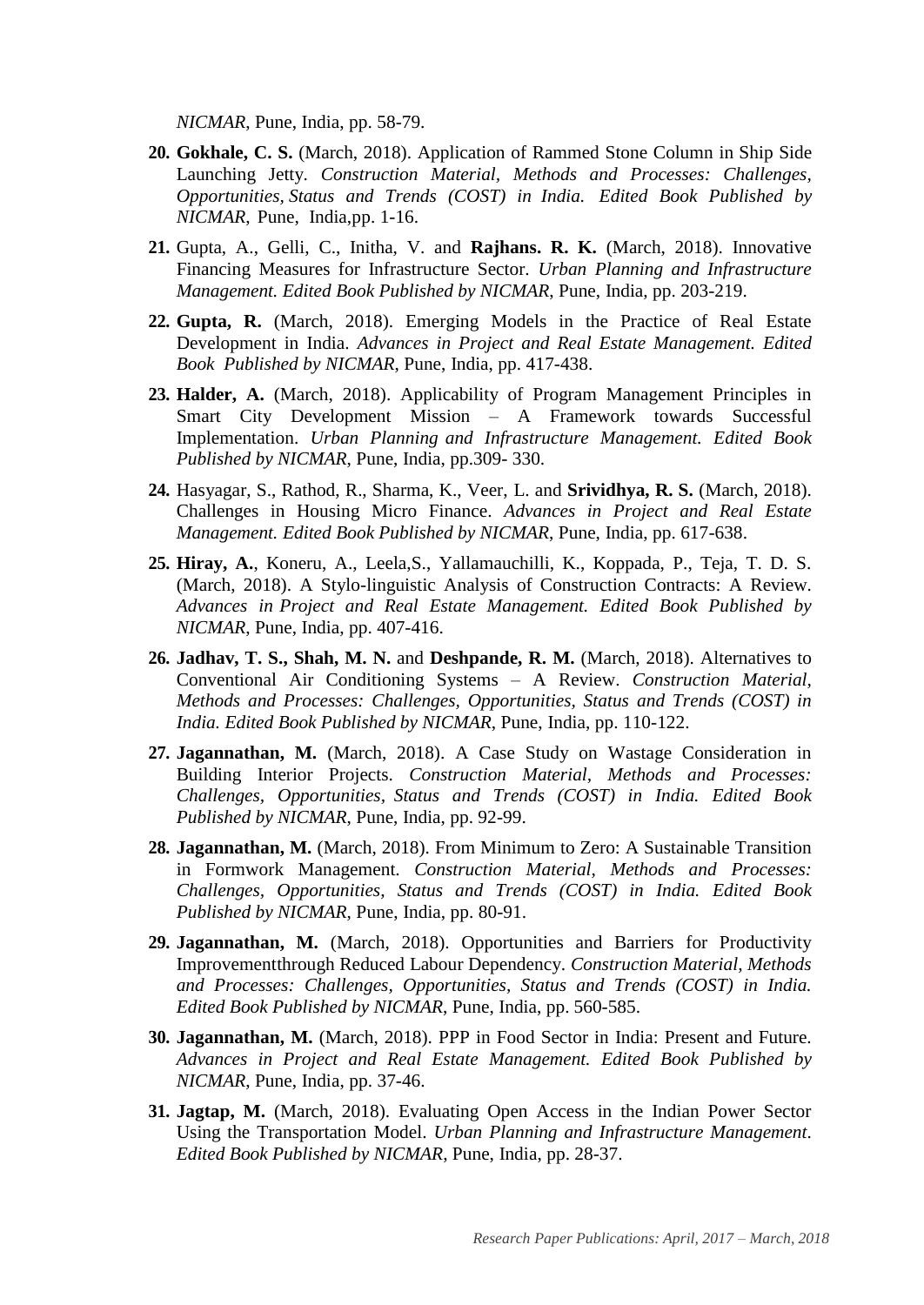- **32. Jain, Sachin** and **Jain, Sameer.** (March, 2018). Smarter and Quality Life in Urban Areas Using Advancement of Technology. *Urban Planning and Infrastructure Management. Edited Book Published by NICMAR*, Pune, India, pp.
- **33. Jain, Sameer.** (June, 2017). E-Tendering/Procurement Process Opted for ConstructionProjects. *Edited Book: Industrial Engineering and Management*. Meta Research Press, NewDelhi, India. pp. 51-71.
- **34.** Kanti, P. Reddy, P. A., Vinay, P. V. and **Ravinder, B.** (March, 2018). A Case Study on Application of Value Stream Mapping in Granite Factory. *Advances in Project and Real Estate Management. Edited Book Published by NICMAR*, Pune, India, pp. 47-55.
- **35.** Khamka, H., Desai, P. and **Agrawal, V. M.** (March, 2018). Causes and Solutions of Traffic Congestion: A Case Study of Mahalaxmi Temple Area in Kolhapur, Maharashtra. *Edited Book Published by NICMAR*, Pune, India, pp. 71-82.
- **36.** Khan, J. J., Krishna Prasad, B. S., **Seshadri, S. T.** and Majeed, A. (March, 2018). Seismic Performance of Buildings with Heavy Loads. *Construction Material, Methods and Processes: Challenges, Opportunities, Status and Trends (COST) in India*. *Edited Book Published by NICMAR*, Pune, India, pp. 391-403.
- **37. Koner, J.** (March, 2018). Challenges and Opportunities of Kolkata Port: A Case Study. *Urban Planning and Infrastructure Management*. *Edited Book Published by NICMAR*, Pune,India, pp. 71-82.
- **38. Koner, J.** (March, 2018). Impact of Goods & Services Tax (GST) on Real Estate Market in India. *Urban Planning and Infrastructure Management*. *Edited Book Published by NICMAR*,Pune, India, pp. 251-264.
- **39. Koner, J.** and **Purandare, A.** (April, 2017). Challenges and Opportunities for Jawaharlal Nehru Port Trust (JNPT): A SWOT analysis (An ISO-9001:2008, ISO 27001:2005, ISO- 14001:2004 and OHSAS 18001:2007 Certified Port in India). *Leading Business in VUCA Times: Volatile Uncertain Complex and Ambiguous. Excel India Publishers*, New Delhi. pp. 296-307.
- **40. Koner, J.,** Madurwar, M. and **Purandare, A.** (April, 2017). Challenges and Opportunities to Develop a Smart City: A Case Study of Pune, India. Leading Business in VUCA Times: Volatile Uncertain Complex and Ambiguous. *Excel India Publishers,* New Delhi. pp. 296- 307.
- **41.** Kumar, S., **Batra, S.**, **Tenepalli, J. S.** (March, 2018). Factors Affecting Productivity in Indian Construction Sector. *Construction Material, Methods and Processes: Challenges, Opportunities, Status and Trends (COST) in India. Edited Book Published by NICMAR*, Pune, India, pp. 177-187.
- **42. Mantha, N.** and **Maggon, M.** (March, 2018). Impact of GST on Construction Industry. *Advances in Project and Real Estate Management*. *Edited Book Published by NICMAR*, Pune, India, pp. 366-381.
- **43. Mishra, S.** (March, 2018). Construction Equipment Financing Need of Innovation in Tough Market Conditions. *Construction Material, Methods and Processes: Challenges, Opportunities, Status and Trends (COST) in India. Edited Book Published by NICMAR*, Pune, India, pp. 609-625.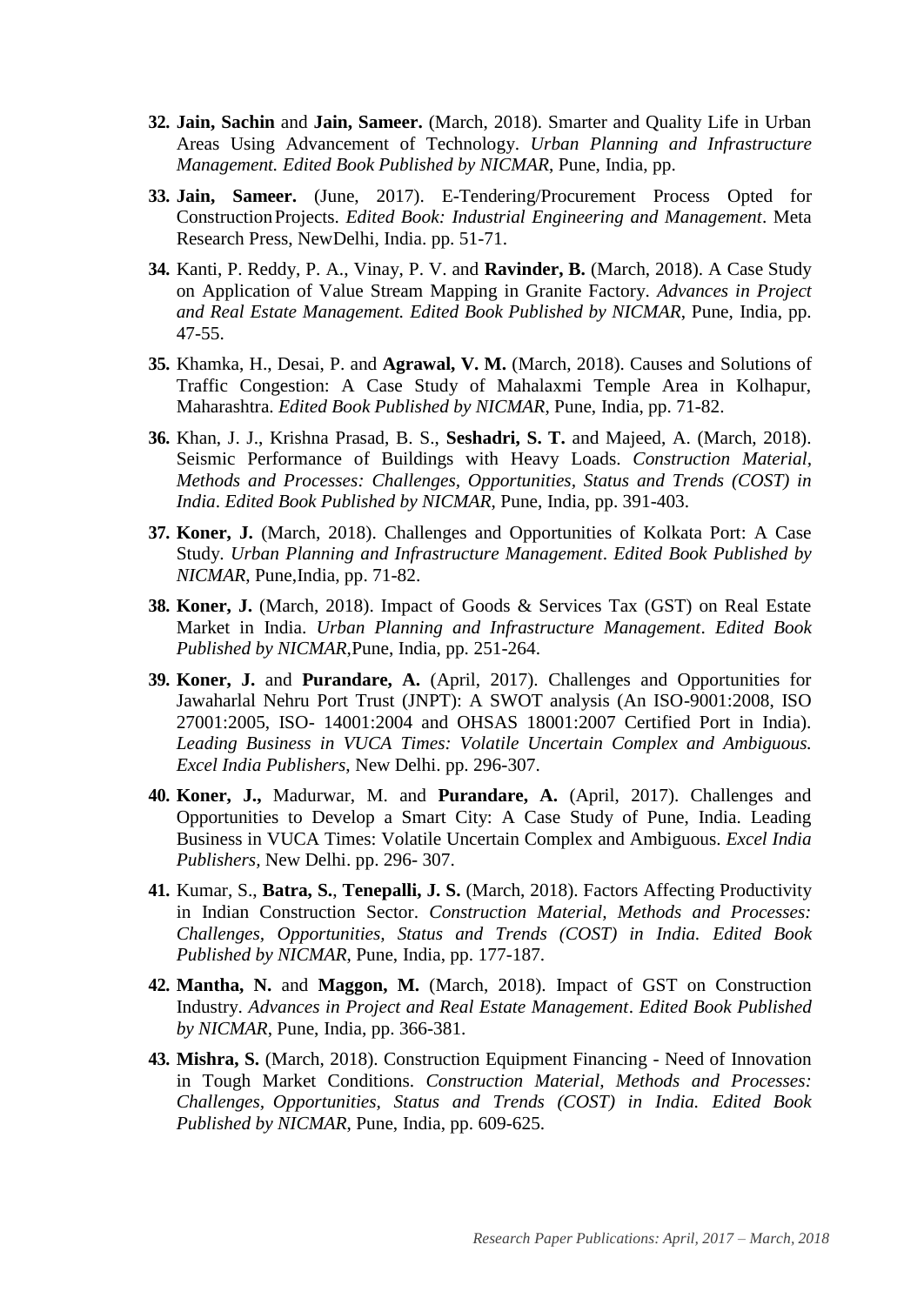- **44. Muralidhar, P.** and **Raja Prasad, S.V.S.** (March, 2018). Vendors Rating System for Procurement of Materials - A Case Study on Metro Rail Project. *Urban Planning and Infrastructure Management. Edited Book Published by NICMAR*, Pune, India, pp. 274-284.
- **45. Nagargoje, S.**, Girwalkar, R. Rajanal, C., Sahu, S., Bhosle, R. and Kavin, S. P. (March, 2018). Impact of REIT on Indian Real Estate Market: An Industry Perspective. *Advances in Project and Real Estate Management. Edited Book Published by NICMAR*, Pune, India, pp. 87-96.
- **46.** Nair, A. S. Kothawade, D., Sontakke, T., Rahangdale, S. and **Sangapurkar, A.**  (March, 2018). Feasibility Study and Design of Rainwater Harvesting System for Educational Institute. *Construction Material, Methods and Processes: Challenges, Opportunities, Status and Trends (COST) in India. Edited Book Published by NICMAR*, Pune, India, pp. 362-374.
- **47. Pai, S. K.**, Singh, T. A., Mittal, A. and Neeraj A. (March, 2018). Analysis of CriticalFactors in Implementation of Project Management Software in Indian Roads and Highways Construction Industry. *Advances in Project and Real Estate Management. Edited Book Published by NICMAR*, Pune, India, pp. 201-214.
- **48.** Pandey, V., Bajpai, S., **Bendigiri, P.** and Mohabey, A. (March, 2018). Urban Transit System in Aundh-Baner-Balewadi Smart City. *Urban Planning and Infrastructure Management. Edited Book Published by NICMAR*, Pune, India, pp. 265-273.
- **49.** Patnaik, B. and **Seshadri, S. T.** (March, 2018). Effect of Thermal Cycles on Strength Properties of Fibre Reinforced Copper Slag Admixed Concrete. *Construction Material, Methods and Processes: Challenges, Opportunities, Status and Trends (COST) in India*. Edited Book Published by NICMAR, Pune, India, pp. 404-408.
- **50.** Poondru, V., Basvaraj, P. K. B., Bhanuteja, N. and **Ravinder, B.** (March, 2018). Identifying, Analysing and Reduction of Constraints by Micro Scheduling in Construction Industry. *Advances in Project and Real Estate Management. Edited Book Published by NICMAR*, Pune, India, pp. 439-456.
- **51. Prabhudesai, V.** and Sarode, N. and Sarode, N. (March, 2018). Public Private Partnership for Sustainable Public Services – Case Study of Urban Water Supply Sector in India. *Sustainability: For a Better Tomorrow. Edited Book Published by S. B. Patil Institute of Management*. pp. 101-108.
- **52. Prakash, A., Ambekar, A., Patyal, V.** and **Roy, D.** (March, 2018). Managing Operation and Maintenance of Green Building: A Case Study. *Construction Material, Methods and Processes: Challenges, Opportunities, Status and Trends (COST) in India. Edited Book Published by NICMAR*. *Edited Book Published by NICMAR*, Pune, India, pp. pp. 123-139.
- **53. Pramadha, V.** (March, 2018). Impact of Automation on Employee Behaviour in Indian Construction Industry. *Advances in Project and Real Estate Management*. *Edited Book Published by NICMAR*, Pune, India, pp. 662-669.
- **54. Purandare, A. S.**, Agrawal, A., Jadhav, A., Kumar, M. and Jadhav, P. (March, 2018). Use of Online Marketing Strategies by Real Estate Developers in Mumbai-Pune Region. *Urban Planning and Infrastructure Management*. *Edited Book Published by NICMAR*, Pune, India, pp. 285-295.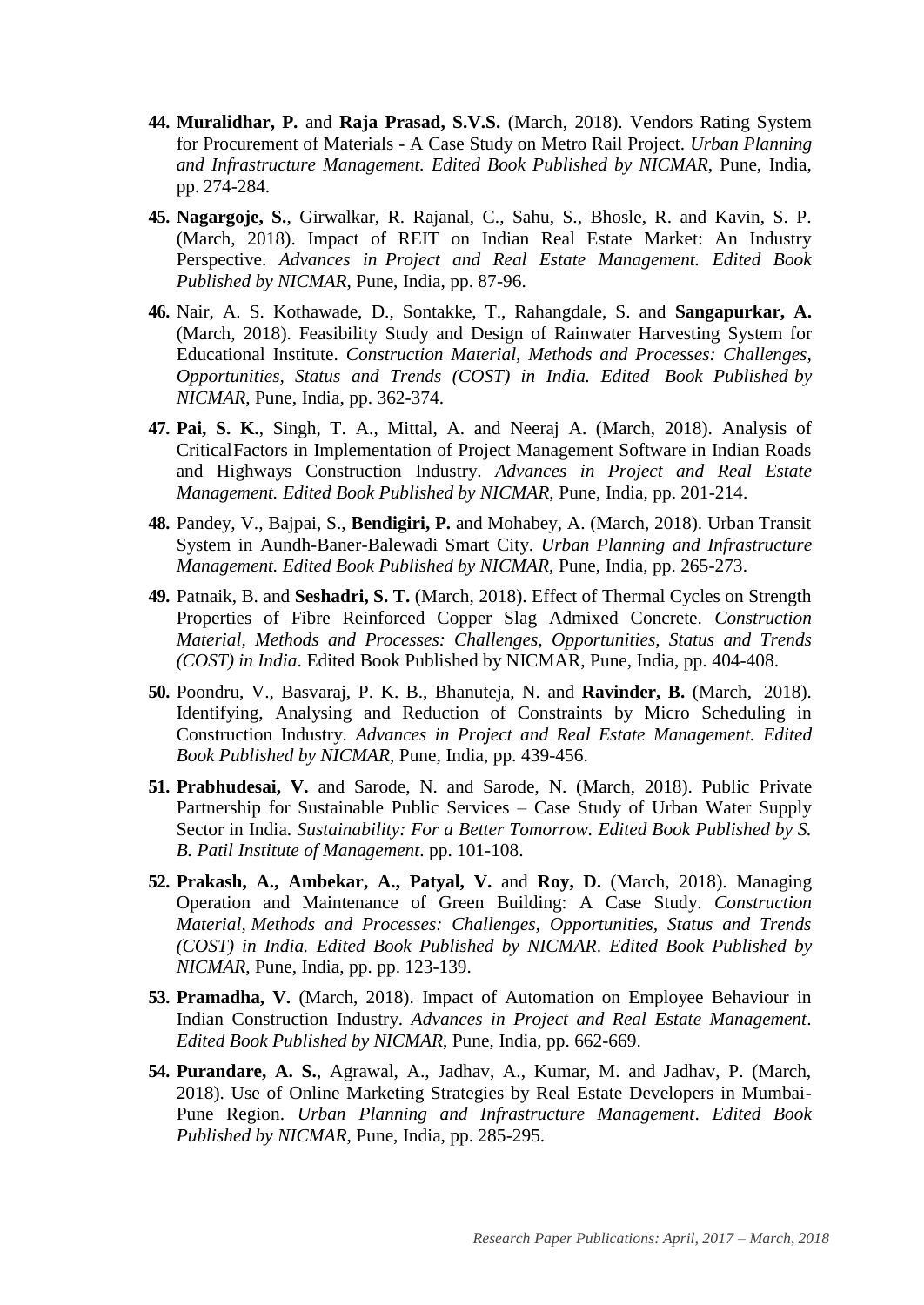- **55. Purandare, A.**, Sandeep, R. A., Sharma, M., Lawania, A. and Nagda, Y. (March, 2018). Green Building Construction Management and its Integration with Building Information Modelling (BIM). *Advances in Project and Real Estate Management*. *Edited Book Published by NICMAR*, Pune, India, pp. 475-485.
- **56. Rajhans, K.,** Pundhir, R., Bharadwaj, A. J. and Bhagabati, D. (March, 2018). Critical Complexity Factors in Client Contractor Relationships and Their Impact on Construction Projects. *Advances in Project and Real Estate Management*. *Edited Book Published by NICMAR*, Pune, India, pp. 531-545.
- **57. Rajput, B. L., Agarwal, A. L.** and **Pawar, A. D.** (March, 2018). A Study on Adaptabilityof Alternative Walling Materials in Building Construction. *Construction Material, Methods and Processes: Challenges, Opportunities, Status and Trends (COST) in India. Edited Book Published by NICMAR*, Pune, India, pp. 216-227.
- **58. Ramakrishna, N.** (March, 2018). The Hyderabad Outer Ring Road (HORR) Project: A Case Analysis of the Project and Its Success. *Urban Planning and Infrastructure Management. Edited Book Published by NICMAR*, Pune, India, pp.
- **59. Ramalingam, S.**, Gupta, A., Sharma, G. K., Sharma, U. K. Khebde, S. R. and Fauzdar, K. S. (March, 2018). Information Processing Challenges in Global Virtual Teams. *Advances in Project and Real Estate Management*. *Edited Book Published by NICMAR*, Pune, India, pp.97-108.
- **60. Rao, H. P.** (March, 2018). Stock Prices of Real Estate Companies in India Performance and Determinants. Advances in Project and Real Estate Management. *Edited Book Published by NICMAR*, Pune, India, pp. 495-504.
- **61. Ravinder, B.,** Gupta, A. D. Bisht, M. and Kapuria, A. (March, 2018). Application of Last Planner System in Construction Projects. *Construction Material, Methods and Processes: Challenges, Opportunities, Status and Trends (COST) in India*. *Edited Book Published by NICMAR*, Pune, India, pp. 33-47.
- **62. Reddy, H. L.** and **Samanta, P. K.** (Dec. 2017). Achieving Success in Fast-track Construction Projects: A Study in Indian Context. Advances in Social Change, Leadership and Organisational Decision Making. *Bloomsbury Publications*. pp. 276- 283.
- **63. Reddy, H. L.** and Shinde, S. A. (March, 2018). Study of Delays and Cost Overruns in Infrastructure Projects – Case Analysis. *Advances in Project and Real Estate Management. Edited Book Published by NICMAR*, Pune, India, pp. 72-86.
- **64.** Renuka Prasad. H. and **Venkatesan, R.** (March, 2018). Study on Total Quality Management System Practices in Indian Construction Industry. *Advances in Project and Real Estate Management. Edited Book Published by NICMAR*, Pune, India, pp. 486-494.
- **65.** Salim, P. M. and **Seshadri, S. T.** (March, 2018). Causes and Propagation of Concrete Cracks and Different Crack Models for Crack Propagation Study. *Construction Material, Methods and Processes: Challenges, Opportunities, Status and Trends (COST) in India. Edited Book Published by NICMAR*, Pune, India, pp. 337-349.
- **66. Samanta, P. K.,** and Tripathy, D. (Jan., 2018). Dimension and Opportunities in Rural Tourism. *Good Governance and Growth in Global Economy. Bloomsbury Publication.* pp. 59-65.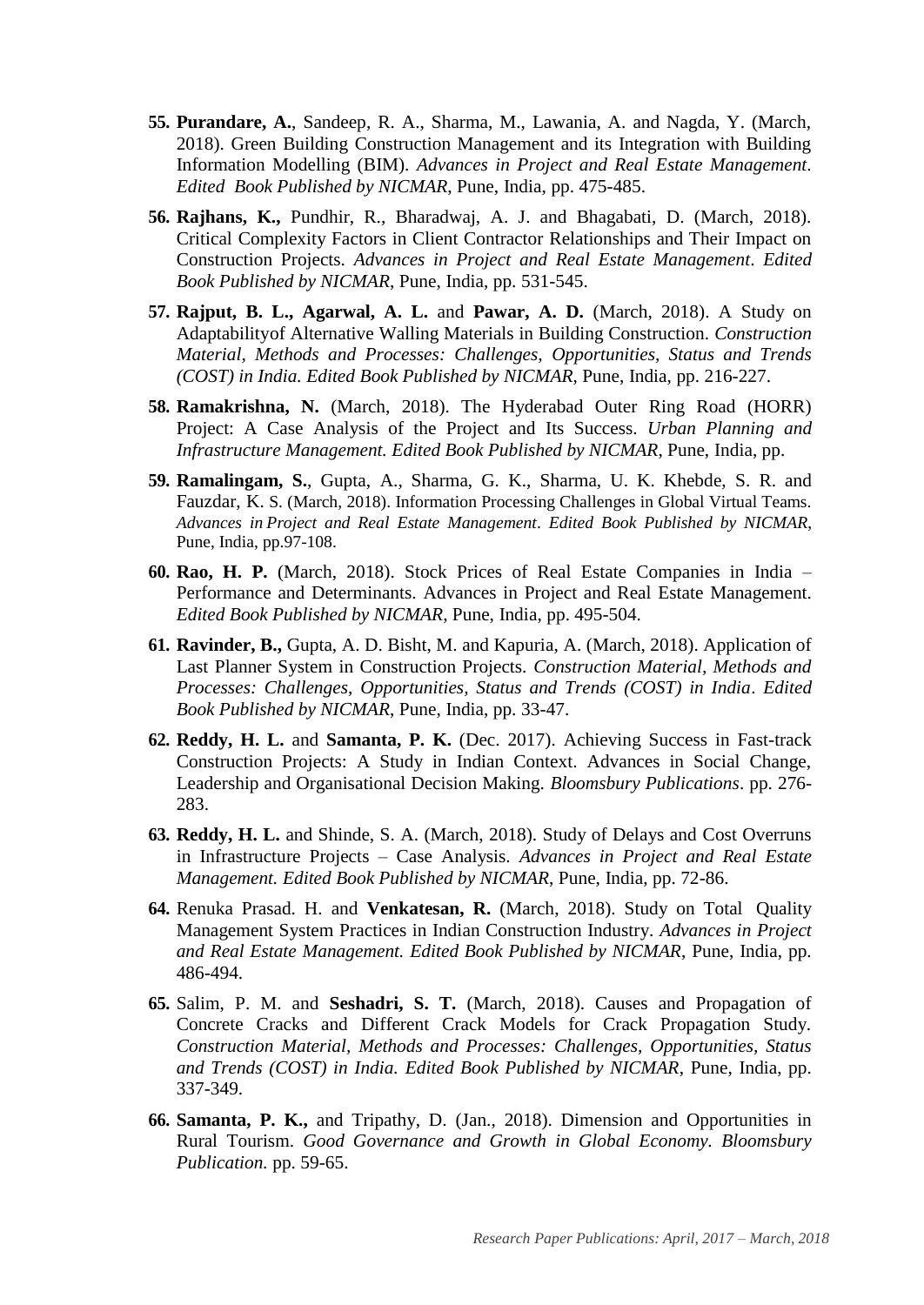- **67. Sathish Kumar, R.** (March, 2018). Lean Construction Practices in a Highway Project - A Case Study on the National Highway NH 218. *Advances in Project and Real Estate Management*. *Edited Book Published by NICMAR*, Pune, India, pp. 652- 661.
- **68.** Sharath N., Sharma, D., Mallampalli, H., Patil, M., Sancheti, R. and **Nagargoje, S.**  (March, 2018). Study and Analysis of Land Use Models and its Application in Context of PuneCity. *Urban Planning and Infrastructure Management. Edited Book Published by NICMAR*, Pune, India, pp. 38-59.
- **69. Shrivastava, R.** and **Ramachandra. A. M.** (March, 2018). Risk Identification and Assessment for Public-Private Partnership Type of Highway Development Projects inIndia. *Advances in Project and Real Estate Management. Edited Book Published by NICMAR*, Pune, India, pp. 182-200.
- **70. Singh, A.** (March, 2018). Impetus of Infrastructure Status to Affordable Housing. *Urban Planning and Infrastructure Management. Edited Book Published by NICMAR*, Pune, India, pp. 148-158.
- **71. Singla, H. K.** (March, 2018). Determinants of Capital Structure for Infrastructure Construction Companies in India: An Empirical Study. *Advances in Project and Real EstateManagement. Edited Book Published by NICMAR*, Pune, India, pp. 590- 606.
- **72. Srihari, V.** (March, 2018). The Bubble Deck Slab An Innovation in Construction. *Methods and Processes: Challenges, Opportunities, Status and Trends (COST) in India. Edited Book Published by NICMAR*, Pune, India, pp. 586-596.
- **73. Sundrani, D.** (March, 2018). Buyer Behaviour in Real Estate in Pune City. *Urban Planningand Infrastructure Management. Edited Book Published by NICMAR*, Pune, India, pp. 194- 202.
- **74. Tenepalli, J. S.**, Shriram. B., Muhammed, A. K. C. and Mathew, S. S. (March, 2018). A Feasibility Study on Concrete Prepared with GGBS, Lime and Fly Ash. *Construction Material, Methods and Processes: Challenges, Opportunities, Status and Trends (COST) in India. Edited Book Published by NICMAR*, Pune, India, pp. 100-109.
- **75. Totla, P.**, Sakargayen, A., Vashist, N., Pandey, S. and Wassan, S. (March, 2018). Developing a Framework for Sustainability Ratings of a Self-sufficient Eco Village. *Construction Material, Methods and Processes: Challenges, Opportunities, Status and Trends (COST) in India. Edited Book Published by NICMAR*, Pune, India, pp. 245-256.
- **76. Venkatesan, R.** (March, 2018). Wastage Factors and Lean Technique Analysis A Study of Indian Construction Sites. *Construction Material, Methods and Processes: Challenges, Opportunities, Status and Trends (COST) in India. Edited Book Published by NICMAR*, Pune, India, pp.164-176.

#### **4. Case Study Published in Case Centre**

- **1. Abhyankar, A.,** Gupta, A., Taskar, M. and Khandelwal, L. (June, 2017). Interlinking of Rivers*. Case Centre.* pp. 1-9.
- **2. Abhyankar,** A., Saksena, M., Chandrayan, R, Chowdhury, R. and Kumar, V. (June, 2017). Hydroelectric Power Projects. *Case Centre.* pp. 1-8.